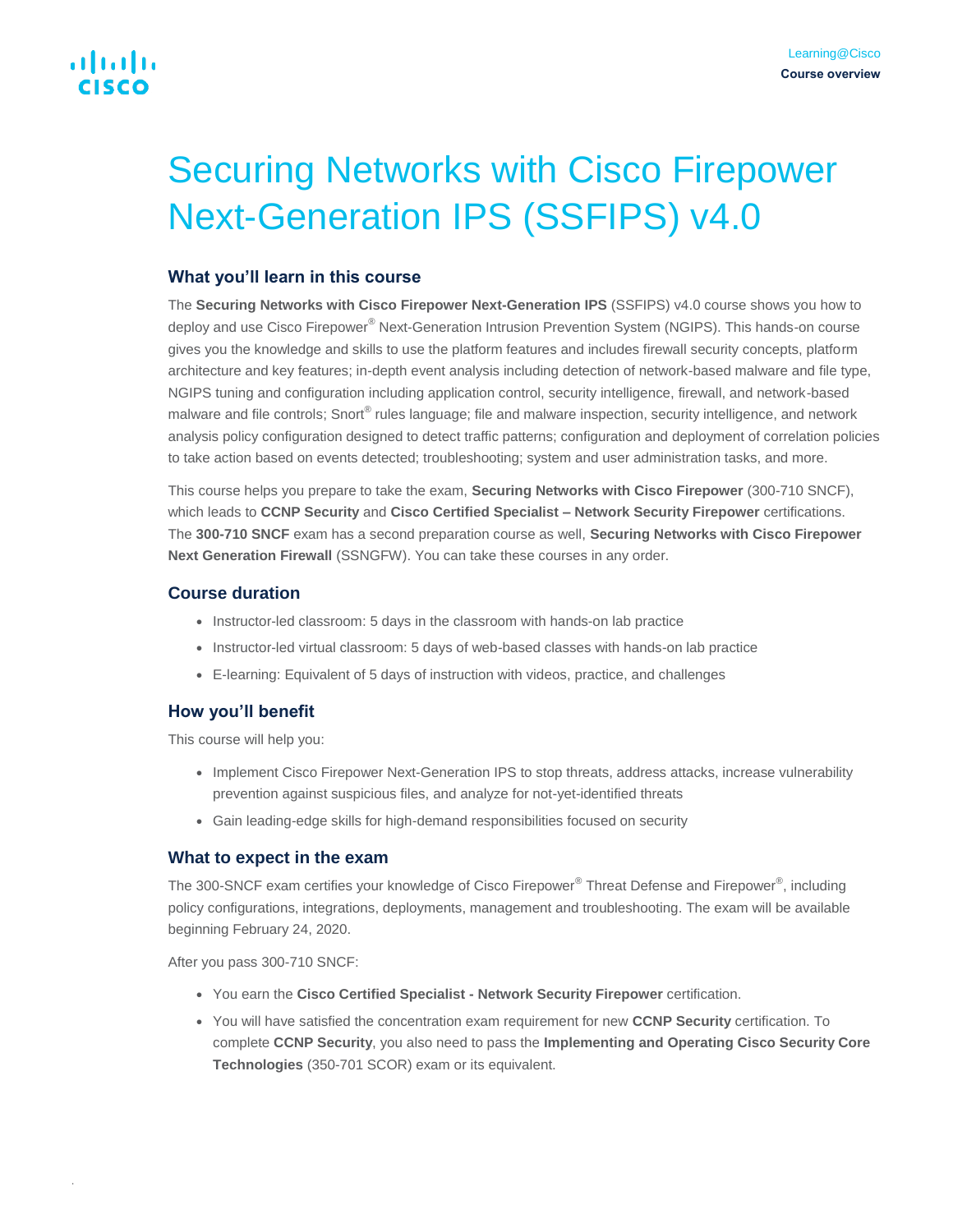# **Who should enroll**

This course is designed for technical professionals who need to know how to deploy and manage a Cisco Firepower NGIPS in their network environment.

- Security administrators
- Security consultants
- Network administrators
- System engineers
- Technical support personnel
- Channel partners and resellers

#### **How to enroll**

- For instructor-led training, visit the [Cisco Learning Locator.](https://learninglocator.cloudapps.cisco.com/courseDetails.do?actionType=executeCourseDetail&courseID=8678)
- For private group training, visit [Cisco Private Group Training.](https://www.cisco.com/c/en/us/training-events/resources/training-services/technology/private-group-training.html)
- For e-learning, visit the [Cisco Learning Network Store.](https://learningnetworkstore.cisco.com/on-demand-e-learning/securing-networks-with-cisco-firepower-next-generation-ips-ssfips-v4-0-elt-ssfips-v4-023385)
- For digital library access, visit [Cisco Platinum Learning Library.](https://digital-learning.cisco.com/#/)
- For e-learning volume discounts, contact [ask\\_cpll@cisco.com.](mailto:ask_cpll@cisco.com)

#### **Technology areas**

• Security

#### **Course details**

#### **Objectives**

After taking this course, you should be able to:

- Describe the components of Cisco Firepower Threat Defense and the managed device registration process
- Detail Next-Generation Firewalls (NGFW) traffic control and configure the Cisco Firepower system for network discovery
- Implement access control policies and describe access control policy advanced features
- Configure security intelligences features and the Advanced Malware Protection (AMP) for Networks implementation procedure for file control and advanced malware protection
- Implement and manage intrusion and network analysis policies for NGIPS inspection
- Describe and demonstrate the detailed analysis techniques and reporting features provided by the Cisco Firepower Management Center
- Integrate the Cisco Firepower Management Center with an external logging destination
- Describe and demonstrate the external alerting options available to Cisco Firepower Management Center and configure a correlation policy
- Describe key Cisco Firepower Management Center software update and user account management features
- Identify commonly misconfigured settings within the Cisco Firepower Management Center and use basic commands to troubleshoot a Cisco Firepower Threat Defense device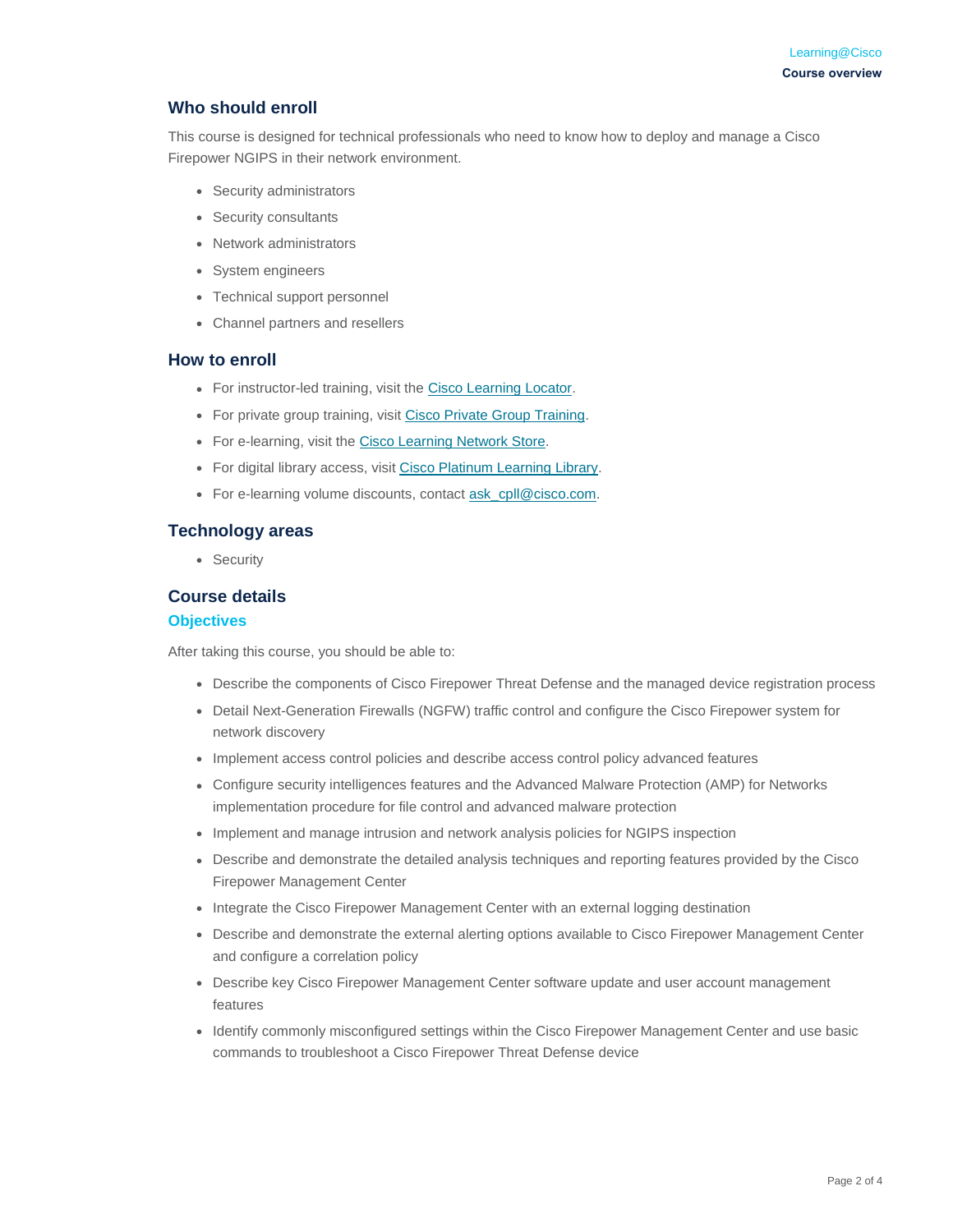#### **Prerequisites**

To fully benefit from this course, you should have the following knowledge and skills:

- Technical understanding of TCP/IP networking and network architecture
- Basic familiarity with the concepts of Intrusion Detection Systems (IDS) and IPS

#### **Outline**

- Cisco Firepower Threat Defense Overview
- Cisco Firepower NGFW Device Configuration
- Cisco Firepower NGFW Traffic Control
- Cisco Firepower Discovery
- Implementing Access Control Policies
- Security Intelligence
- File Control and Advanced Malware Protection
- Next-Generation Intrusion Prevention Systems
- Network Analysis Policies
- Detailed Analysis Techniques
- Cisco Firepower Platform Integration
- Alerting and Correlation Policies
- Performing System Administration
- Troubleshooting Cisco Firepower

#### **Lab Outline**

- Initial Device Setup
- Device Management
- Implementing Network Discovery
- Implementing an Access Control Policy
- Implementing Security Intelligence
- File Control and Advanced Malware Protection
- Implementing NGIPS
- Customizing a Network Analysis Policy
- Detailed Analysis
- Configuring Cisco Firepower Platform Integration with Splunk
- Configuring Alerting and Event Correlation
- Performing System Administration
- Troubleshooting Cisco Firepower

Note: There are some terminology differences between the outlines in the instructor-led and e-learning versions of this course. Both courses cover the same lessons and labs.